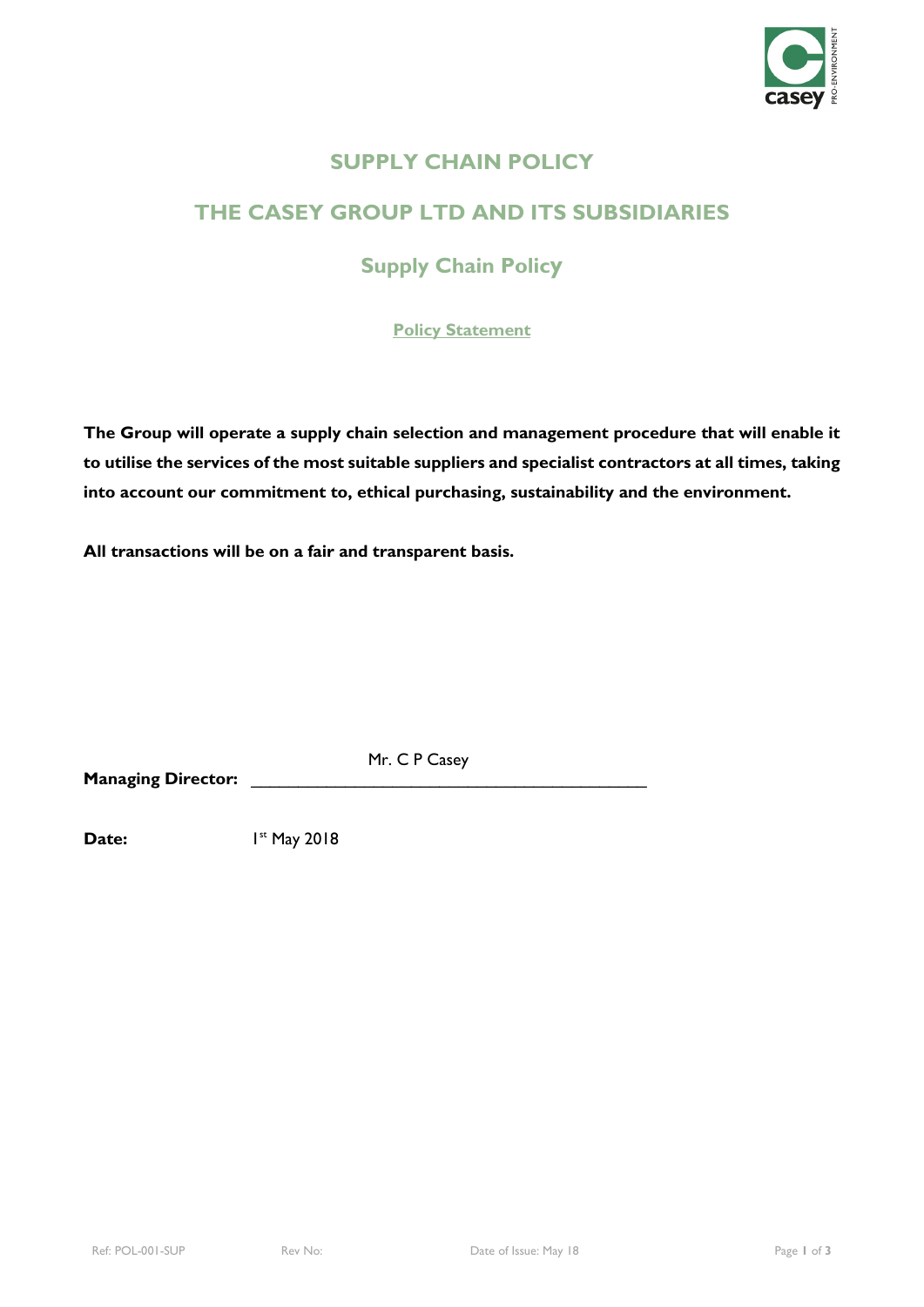### **SUPPLY CHAIN POLICY**

### **AIMS AND OBJECTIVES**

#### **AIMS**

- 1. To identify the best available and most suitable suppliers and specialist contractors to meet the Group's requirements.
- 2. To work with and develop long term relationships with like minded suppliers and specialist contractors.
- 3. To employ the services of local suppliers and contractors wherever appropriate as required by the Group Sustainability Policy.
- 4. To minimise waste in accordance with the Group Environmental and Waste Management Policies.

#### **OBJECTIVES**

- 1. To objectively evaluate the capabilities and desirability of all proposed supply chain members.
- 2. To create a working environment that encourages long term relationships to the benefit of all parties.
- 3. To actively encourage all supply chain members to assist in promoting the Group's requirements with regards to continuous improvement.